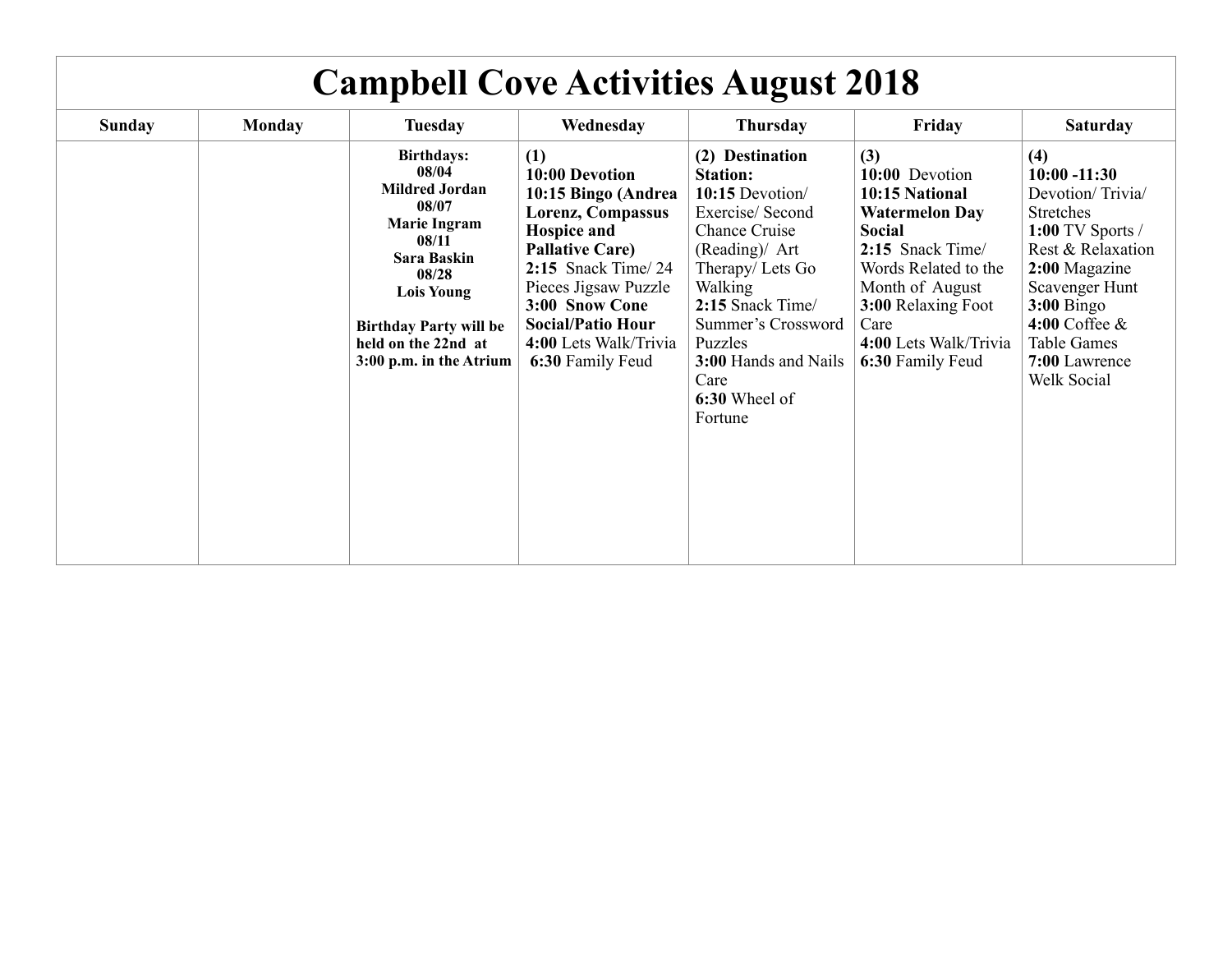| (5)<br><b>9:00 TV MASS</b><br>On Unit<br>10:30 Campbell<br><b>Cove's Families</b><br><b>Worship Service</b><br>$11:00$ Lg. Group<br>Exercise/News &<br>Current Events/<br><b>Stretches</b><br>$2:00$ Movie &<br>Popcorn<br>4:00 Unit Games<br>6:00 TV News | (6)<br>10:00 Devotion<br>10:15<br>Chaminade's<br><b>Musical</b><br>Performance<br>2:15 Reading Club<br>3:00 Foil Craft<br>4:00 Lets Walk/<br>Dice Bowling<br>6:30 Family Feud               | (7)<br>10:15 Devotion/<br>Exercise/<br>Dear Abby/The<br>Monthly Gazette<br>11:00 Hymns with<br><b>Nancy and</b><br><b>Friends(Vickie</b><br><b>Hightower, Sitters</b><br>LLC)<br>2:15 Snack Time/<br>Hand Massage<br>Therapy<br>3:00 The Gaither's<br><b>Music (DVD)</b><br>4:00 Trivia<br>6:30 Wheel of Fortune      | (8)<br>9:45 Devotion<br>10:00 Master's<br><b>Gardener Program</b><br>10:30 CC's Exercise<br>Program<br>2:15 Snack Time/Easy<br>Does It Trivia<br>3:00 Parachute/<br>Kickball/Ball Toss<br>4:00 Lets Walk/Trivia<br>6:30 Family Feud                                       | (9)<br>10:00 Devotion<br>10:15 Paper Roll<br>Flower Craft<br>2:15 Snack Time/<br>Patio Hour<br>3:00 Hands and<br>Nails Care<br>4:00 Dice Trivia<br>6:30 Wheel of<br>Fortune                                        | (10)<br>10:00 Devotion<br>10:15 Bible Jingo/<br>Bible Trivia (On the<br>Hall)<br>2:15 Snack Time/TV<br>Westerns<br>3:00 Relaxing Foot<br>Care(Andrea Lorenz,<br><b>Compassus Hospice</b><br>and Pallative Care)<br>4:00 Lets Walk/Trivia<br>6:00 Family Feud                                                                                                                            | (11)<br>$10:00 - 11:30$<br>Devotion/Trivia/<br>Stretches<br>1:00 TV Sports /<br>Rest & Relaxation<br>2:00 Reminiscence<br>Activity<br>3:00 Bible Jingo<br>$4:00$ Coffee $\&$<br><b>Table Games</b><br>7:00 Lawrence<br>Welk Social |
|------------------------------------------------------------------------------------------------------------------------------------------------------------------------------------------------------------------------------------------------------------|---------------------------------------------------------------------------------------------------------------------------------------------------------------------------------------------|-----------------------------------------------------------------------------------------------------------------------------------------------------------------------------------------------------------------------------------------------------------------------------------------------------------------------|---------------------------------------------------------------------------------------------------------------------------------------------------------------------------------------------------------------------------------------------------------------------------|--------------------------------------------------------------------------------------------------------------------------------------------------------------------------------------------------------------------|-----------------------------------------------------------------------------------------------------------------------------------------------------------------------------------------------------------------------------------------------------------------------------------------------------------------------------------------------------------------------------------------|------------------------------------------------------------------------------------------------------------------------------------------------------------------------------------------------------------------------------------|
| (12)<br><b>9:00 TV MASS</b><br>On Unit<br>10:30 Campbell<br><b>Cove's Families</b><br><b>Worship Service</b><br>$11:00$ Lg. Group<br>Exercise/News &<br><b>Current Events</b><br>$2:00$ Movie $\&$<br>Popcorn<br>4:00 Unit Games<br>6:00 TV News           | (13)<br>10:00Devotion<br>10:15 Balloon<br>Volleyball/Music<br>Therapy<br>2:00 Cooking with<br>Cathi<br>3:00 Picture Paint<br>(On the Hall)<br>4:00 Lets Walk/<br>Trivia<br>6:30 Family Feud | (14)<br>10:15 Devotion/<br>Exercise Ball/Name<br>10 Cognitive<br><b>Stimulation Activity</b><br>11:00 Hymns with<br><b>Nancy and Friends</b><br>(Vickie Hightower,<br><b>Sitters LLC</b> )<br>2:15 Snack Time/<br>Paint By Number<br>3:00 The Gaither's<br><b>Music (DVD)</b><br>4:00 Trivia<br>6:30 Wheel of Fortune | (15)<br>10:00 Devotion<br>10:15 The Benevolent<br>Barber (Reading)/Ice<br>Cream Item Locator<br>2:15 Snack Time/<br><b>National Relaxation</b><br>Day<br>3:00Bingo<br>(Georganna<br>Kennum, Kare In<br><b>Home Hospice</b> )<br>4:00 Lets Walk/Trivia<br>6:30 Family Feud | (16)<br>10:00 Devotion<br>10:15 Beat the Heat<br>Item Locator/Trip<br>Categories (On the<br>Hall)<br>2:15 Snack Time/<br>Fun Video<br>3:00 Hands and<br>Nails Care<br>4:00 Dice Trivia<br>6:30 Wheel of<br>Fortune | (17)<br>10:00 Devotion<br>10:15 Movie and<br>Popcorn<br>12:30 Hawaiian<br>Luau Social (In the<br><b>Atrium</b> ) (Bridget<br><b>Rochelle, Home</b><br><b>Instead Senior Care,</b><br>Georganna Kennum,<br><b>Kare In Home</b><br>Hospice)<br>2:15 Snack Time/TV<br>Oldies Hour/ Hawaii<br>Word Search Puzzle<br>3:00 Relaxing Foot<br>Care<br>4:00 Lets Walk/Trivia<br>6:30 Family Feud | (18)<br>$10-11:30$<br>Devotion/Trivia/<br>Exercise<br>1:00 TV Sports/<br>Rest & Relaxation<br>2:00 Magazine<br>Scavenger Hunt<br>$3:00$ Bingo<br>$4:00$ Coffee $\&$<br><b>Current Events</b><br>7:00 Lawrence<br>Welk Social       |